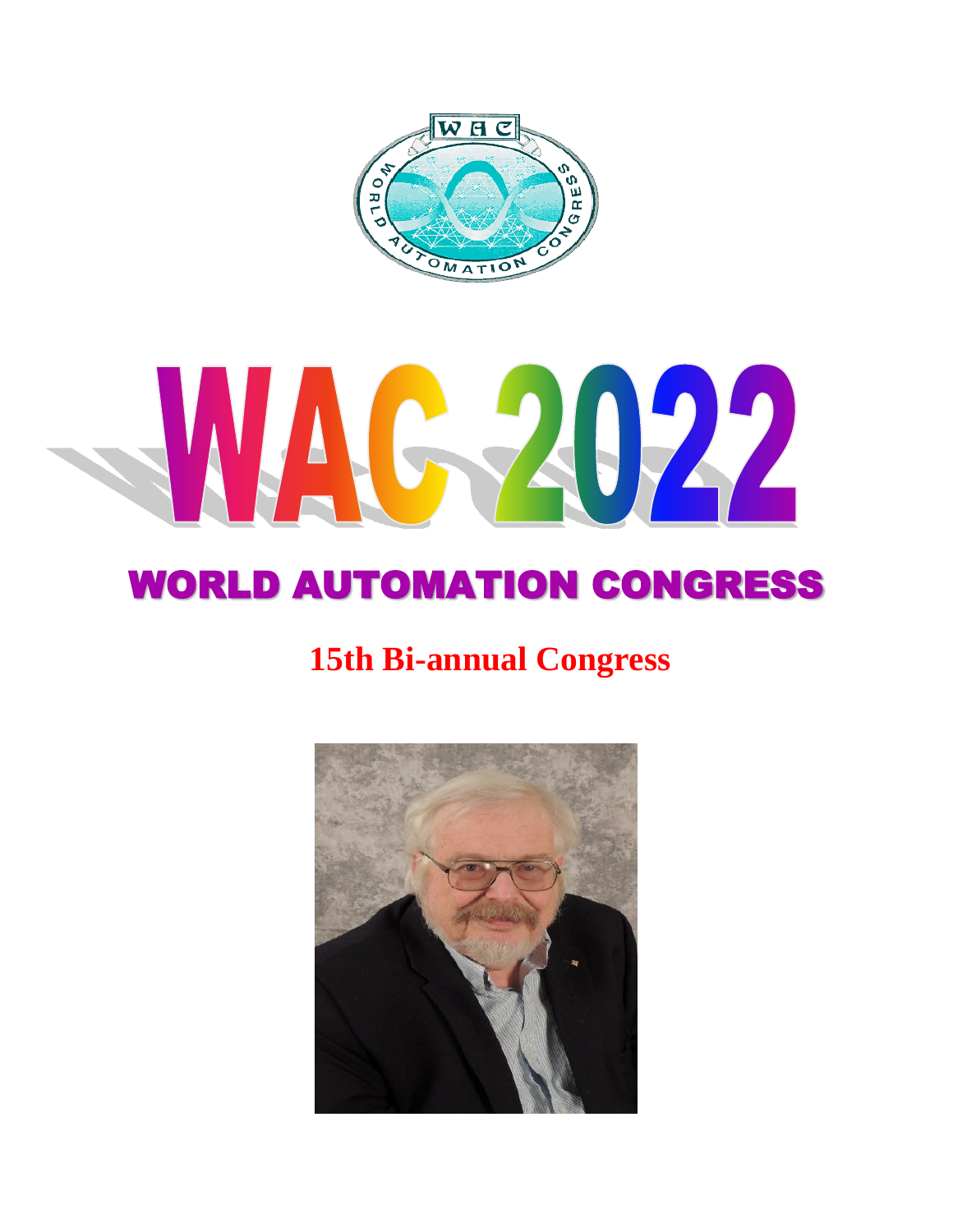### **Umit Ozguner, PhD., Life Fellow IEEE Professor Emeritus, the Ohio State University Columbus, Ohio**

### **Venue: Holiday Inn Riverwalk San Antonio, Texas**

### **Lifetime Achievement Awardee**

**BIO: Umit Ozguner** is Professor Emeritus and is a well know expert on Intelligent Vehicles and Intelligent Transportation Systems. He has had a career of over 40 years contributing to various aspects of IV and ITS, as a researcher, educator and through his service to the ITS community.

He has been author or co-author of more than 500 publications which have had over 16,000 citations and is the co-author of a book on *Autonomous Ground Vehicles.* He has advised about 40 students on their PhD dissertations. Prof. Ozguner holds the title of "Fellow" in IEEE for his "contributions to the theory and practice of autonomous ground vehicles" and is the (founding) Editor in Chief of the IEEE ITS Society, *Transactions on Intelligent Vehicles*.

His research has been (and is) supported by many industries including Ford, GM, Honda and Renault and the DoT University Transportation Center (UTC) Research Program (where he was the PI and Director of the "Crash Imminent Safety" Center.)

He is the President of Oztech Inc., a company involved in R&D for a number of industry and government sponsors. Oztech Inc. develops algorithms and software for sensing, control and testing of a range of